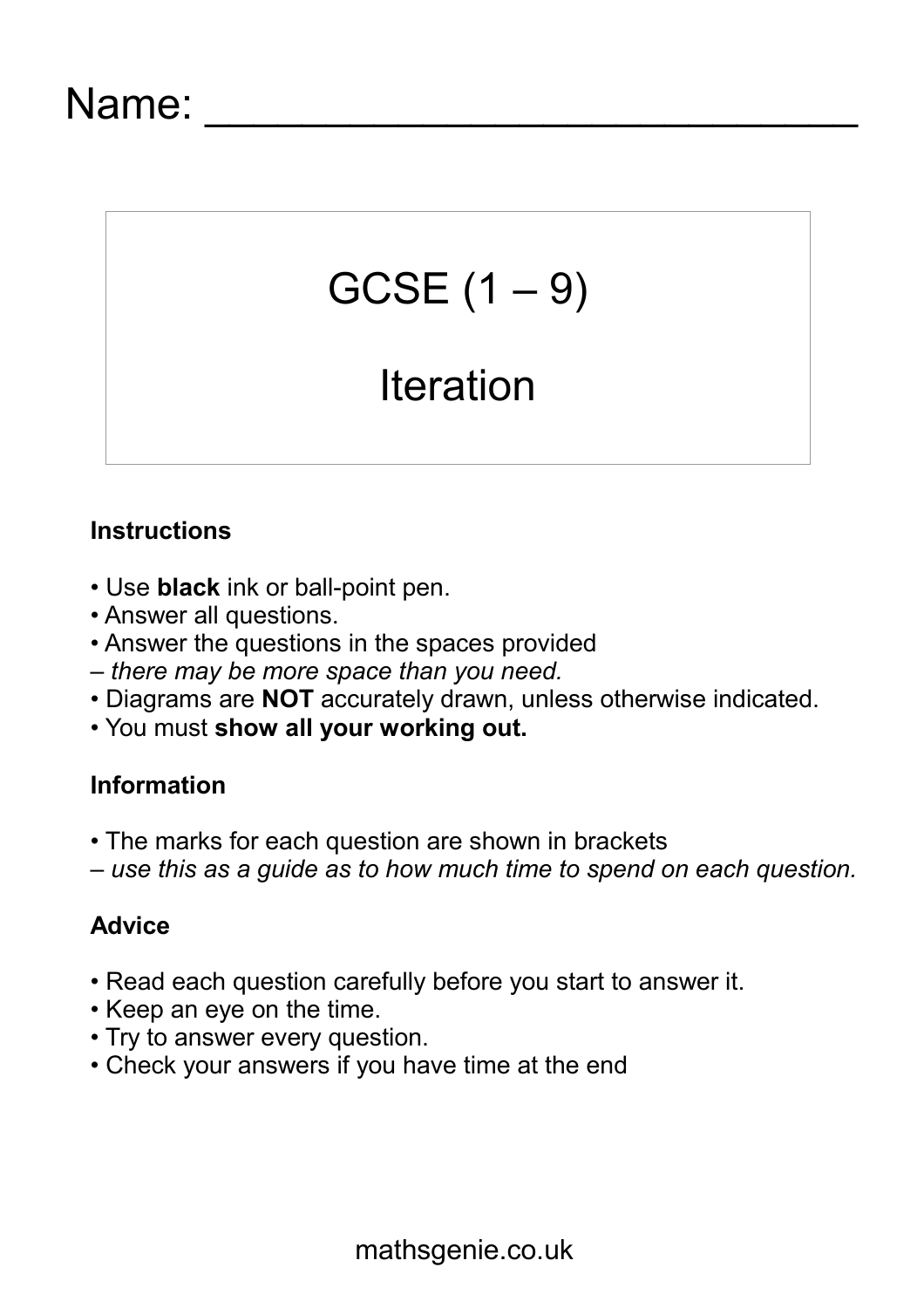**1** The number of rabbits in a field *t* days from now is  $P_t$  where

$$
P_{0} = 220
$$
  

$$
P_{t+1} = 1.15(P_{t} - 20)
$$

Work out the number of rabbits in the garden 3 days from now.

**(Total for question 1 is 3 marks)**

…................................

**2** The number of people living in a town *t* years from now is  $P_t$  where

 $P_{0} = 55000$  $P_{t+1} = 1.03(P_t - 800)$ 

Work out the number of people in the town 3 years from now.

**(Total for question 2 is 3 marks)**

…................................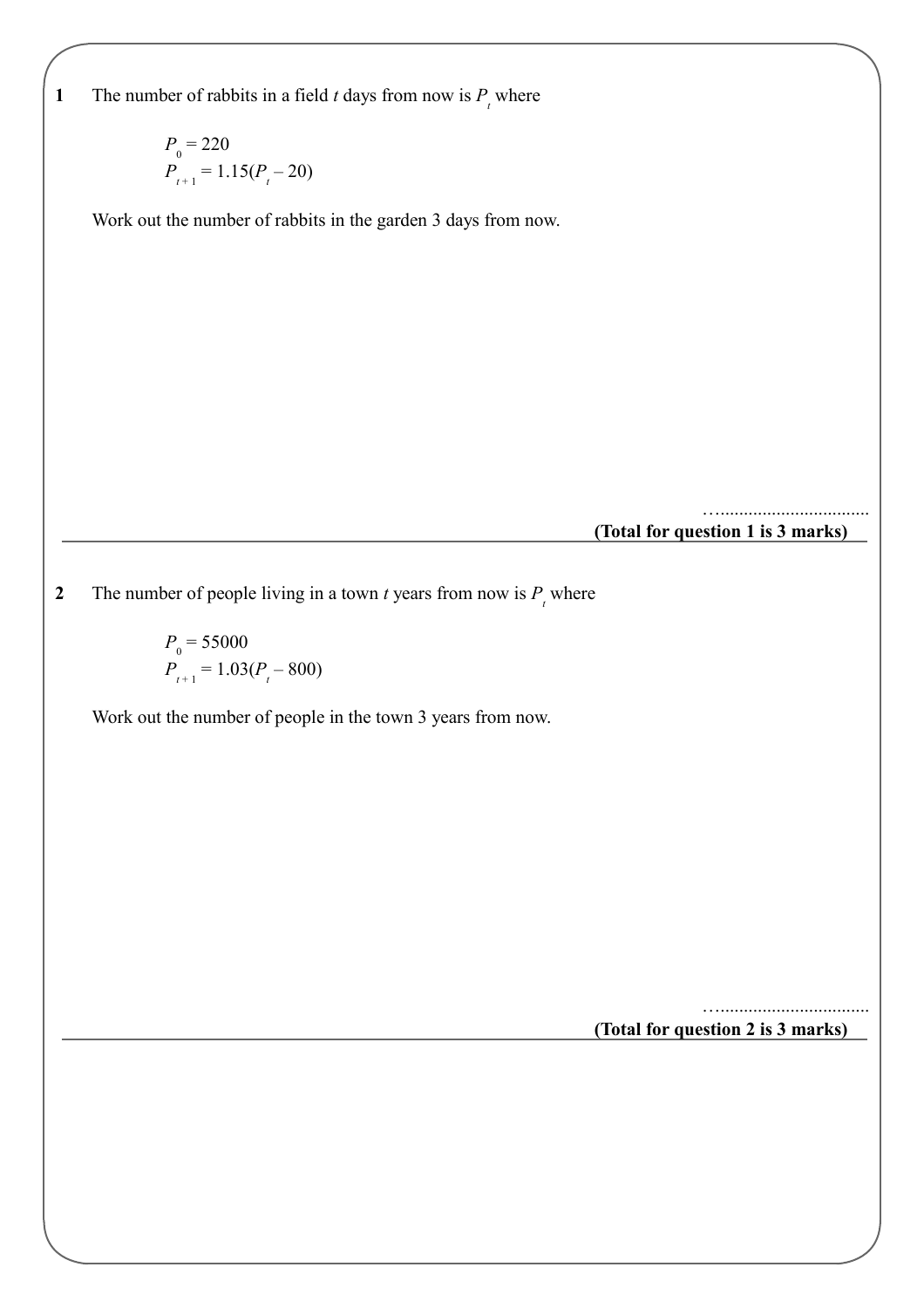**3 (Total for question 3 is 3 marks)** Using With *x* 0 = 3 Find the values of *x* 1 , *x* 2 and *x* 3 . *x* 1 = …................................ *x* 2 = …................................ *x* 3 = …................................ *x<sup>n</sup>*+<sup>1</sup> = 3 + 9 *xn* 2 **4 (Total for question 4 is 3 marks)** Using With *x* 0 = 1 Find the values of *x* 1 , *x* 2 and *x* 3 . *x* 1 = …................................ *x* 2 = …................................ *x* 3 = …................................ *x<sup>n</sup>*+<sup>1</sup> = 5 *xn* 2 + 3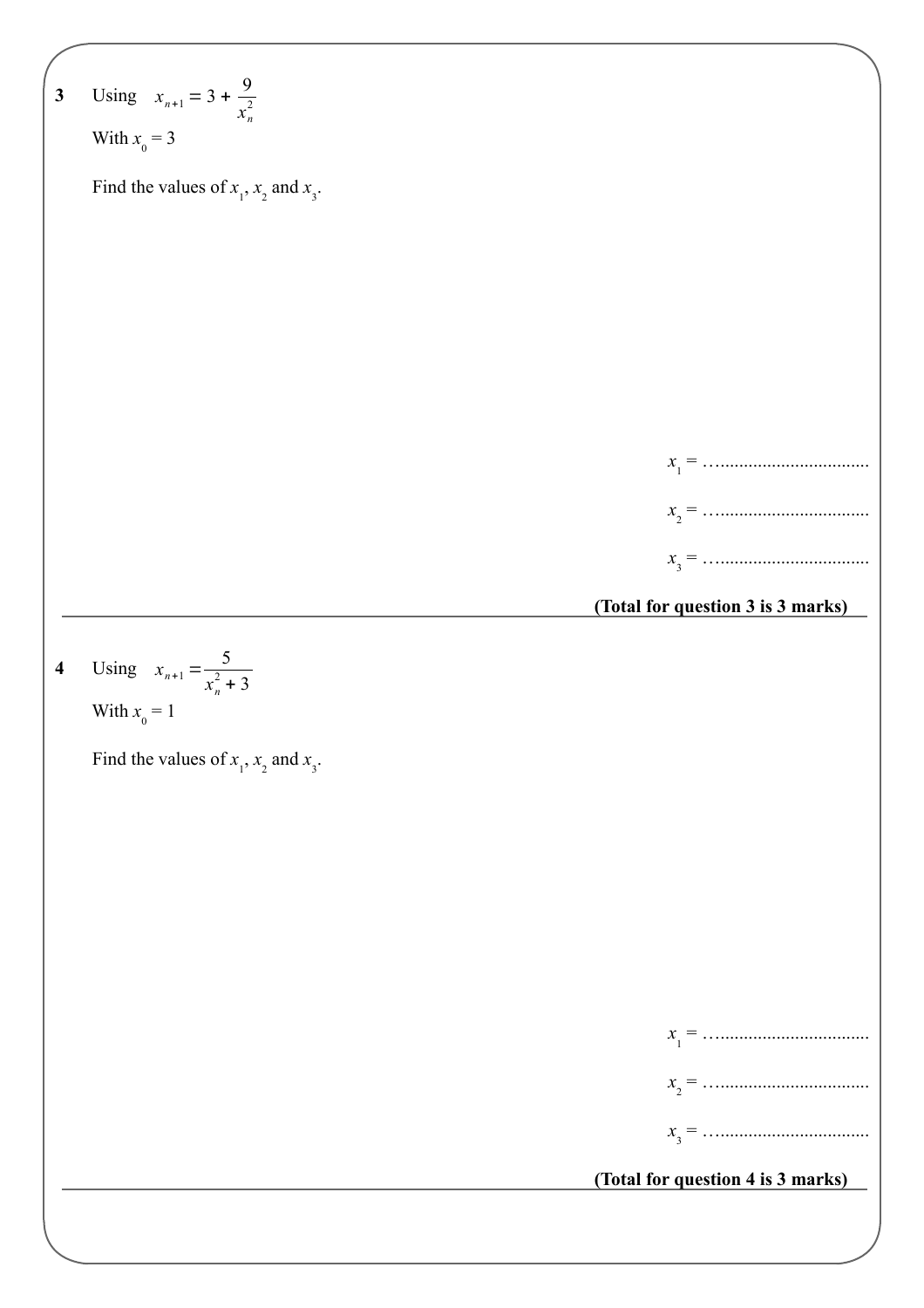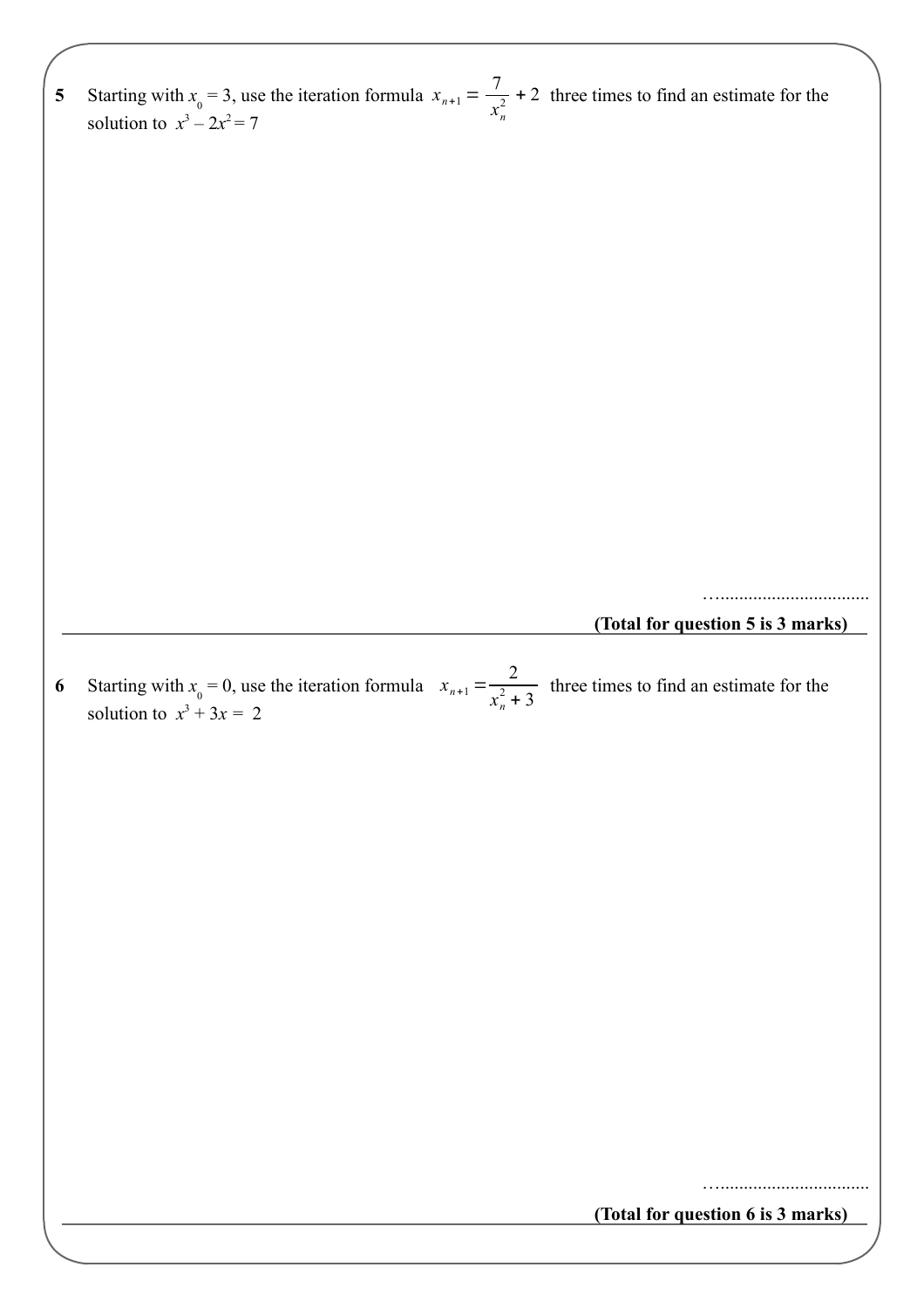7 Using 
$$
x_{s+1} = \frac{5}{x_0^2} + 2
$$
  
\nWith  $x_0 = 2.5$   
\n(a) Find the values of  $x_1$ ,  $x_2$  and  $x_3$ .  
\n
$$
x_1 = \frac{x_1 - \dots - x_n}{x_3 - \dots - \dots}
$$
\n(b) Explain the relationship between the values of  $x_1$ ,  $x_2$  and  $x_3$  and the equation  $x^3 - 2x^2 - 5 = 0$   
\n(3)  
\n(4)  
\n(5) Explain the relationship between the values of  $x_1$ ,  $x_2$  and  $x_3$  and the equation  $x^3 - 2x^2 - 5 = 0$   
\n(5)  
\n(6)  
\n(7) Find the equation 7 is 5 marks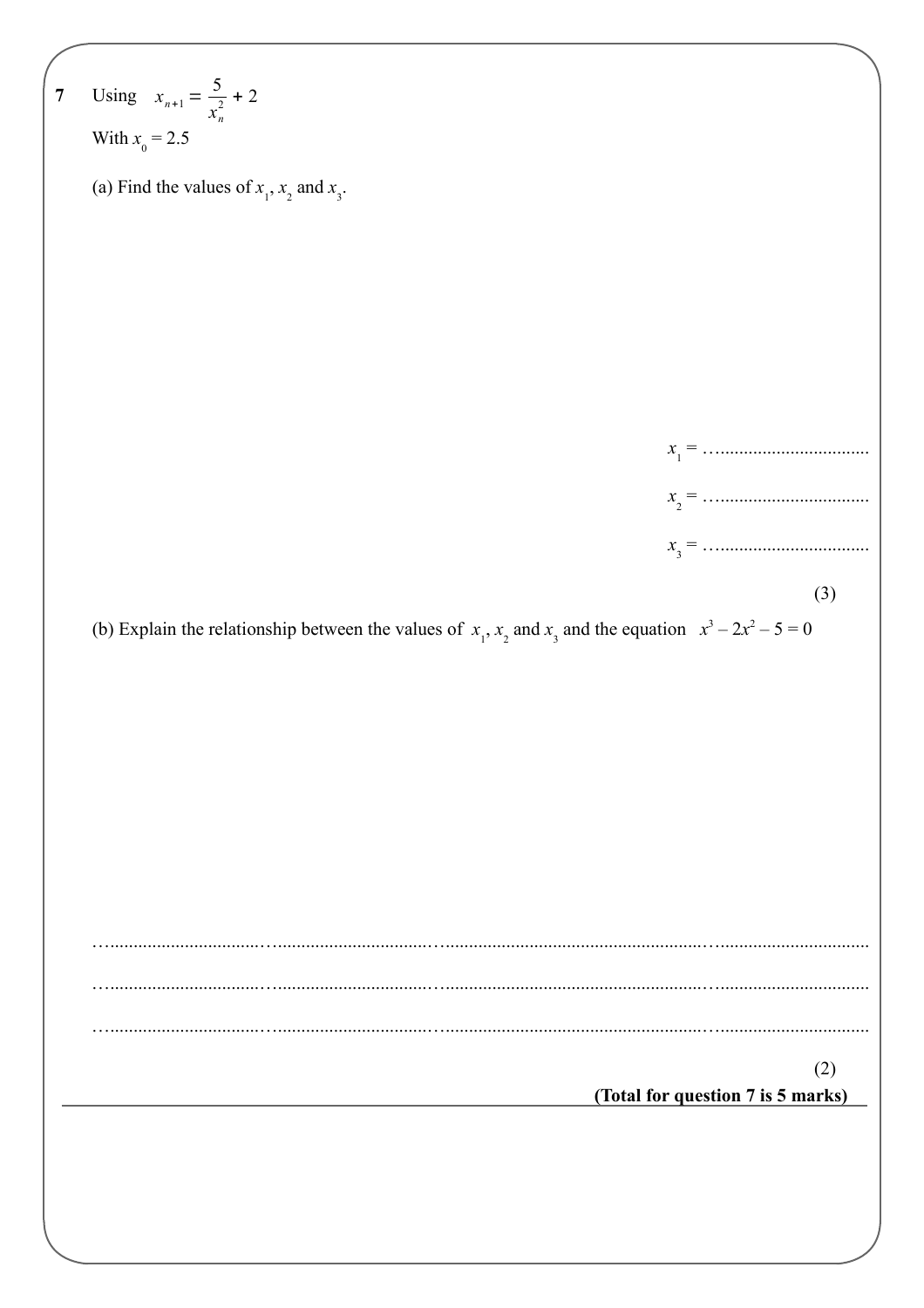**8 8** (a) Show that the equation  $2x^3 - x^2 - 3 = 0$  has a solution between  $x = 1$  and  $x = 2$ .

(b) Show that the equation  $2x^3 - x^2 - 3 = 0$  can be rearranged to give:  $x = \sqrt{\frac{3}{2x^3}}$  $2x - 1$ 

 $x_{n+1} = \sqrt{\frac{3}{2x_n}}$ (c) Starting with  $x_0 = 1$ , use the iteration formula  $x_{n+1} = \sqrt{\frac{2x_n - 1}{n}}$  twice to find an estimate for the solution to  $2x^3 - x^2 - 3 = 0$ (1)

> …................................ (3)

(2)

**(Total for question 8 is 6 marks)**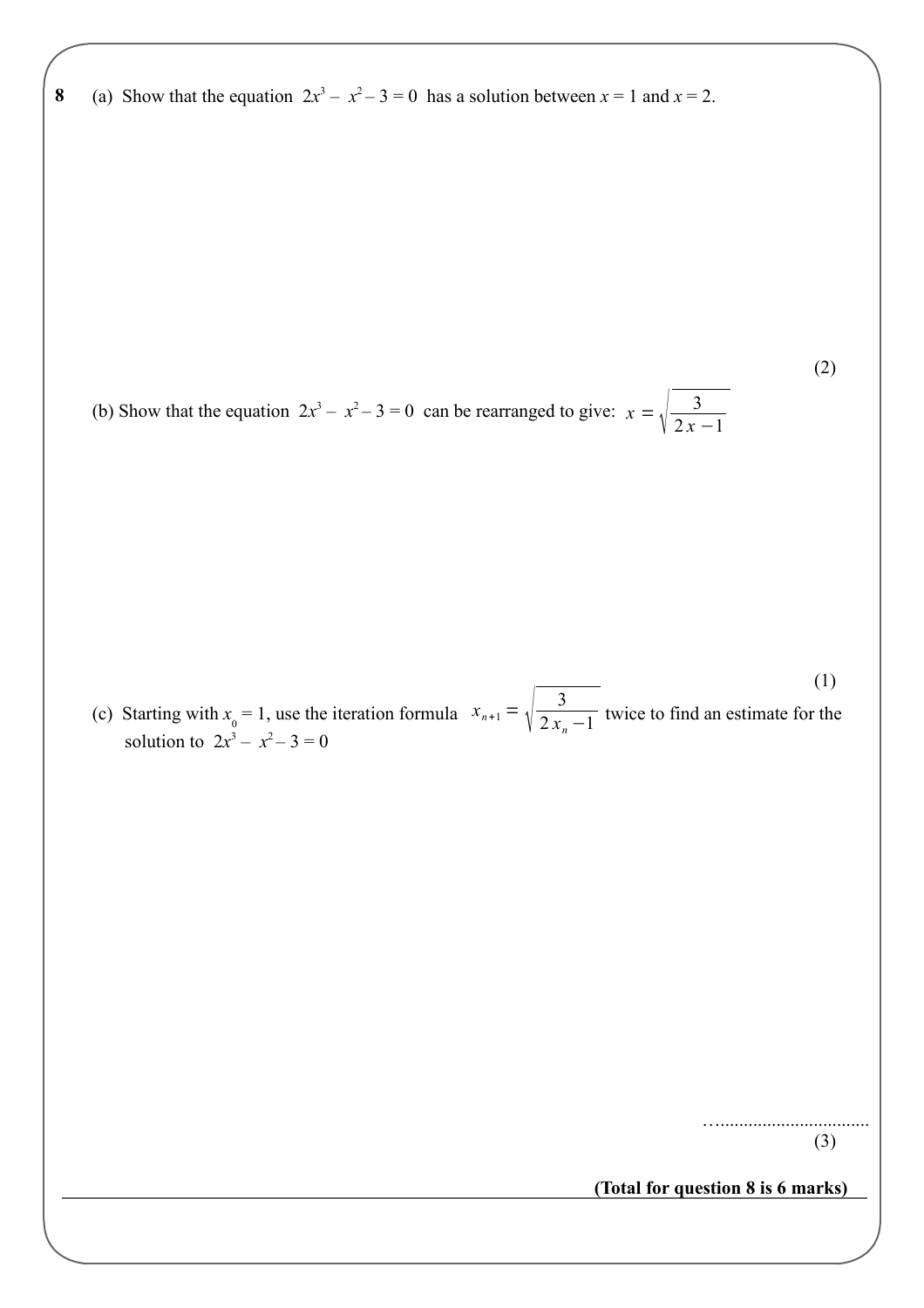| 9 | Using $x_{n+1} = 1 + \frac{1}{x_n^2}$                                                                           |
|---|-----------------------------------------------------------------------------------------------------------------|
|   | With $x_0 = 2$                                                                                                  |
|   | (a) Find the values of $x_1$ , $x_2$ and $x_3$ .                                                                |
|   |                                                                                                                 |
|   |                                                                                                                 |
|   |                                                                                                                 |
|   |                                                                                                                 |
|   |                                                                                                                 |
|   |                                                                                                                 |
|   |                                                                                                                 |
|   |                                                                                                                 |
|   | (3)                                                                                                             |
|   | (b) Explain the relationship between the values of $x_1$ , $x_2$ and $x_3$ and the equation $x^3 - x^2 - 1 = 0$ |
|   |                                                                                                                 |
|   |                                                                                                                 |
|   |                                                                                                                 |
|   |                                                                                                                 |
|   |                                                                                                                 |
|   |                                                                                                                 |
|   |                                                                                                                 |
|   |                                                                                                                 |
|   | (2)                                                                                                             |
|   | (Total for question 9 is 5 marks)                                                                               |
|   |                                                                                                                 |
|   |                                                                                                                 |
|   |                                                                                                                 |